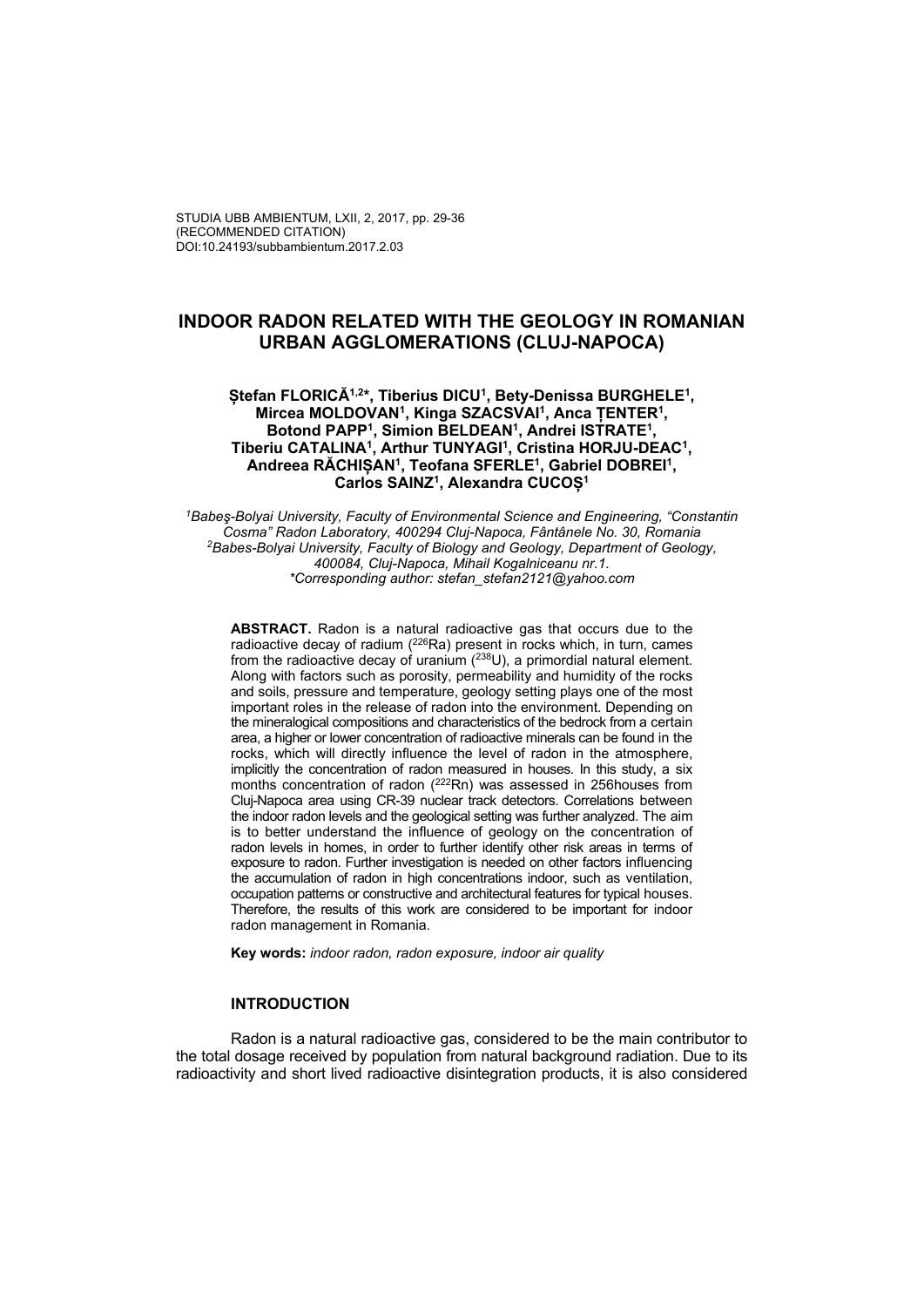Ș. FLORICĂ, T. DICU, B.D. BURGHELE, M. MOLDOVAN, K. SZACSVAI, A. ȚENTER, B. PAPP, S. BELDEAN, A. ISTRATE, T. CATALINA, A. TUNYAGI, C. HORJU-DEAC, A. RĂCHIȘAN, T. SFERLE, G. DOBREI, C. SAINZ, A. CUCOȘ

to be a health hazard. Far more, it is largely recognized that long term exposure to radon in homes and workplaces is the main leading cause of lung cancer, second to smoking (Darby et al., 2005; Field et al., 2006, Council Directive 2013/59 /Euratom; WHO 2009). Geology is considered, by far, the most important factor controlling the source and distribution of radon. This, due to the fact that most of natural uranium  $(2^{38}U)$  where the radon  $(2^{22}Rn)$  comes from, is encapsulated in rocks in the form of minerals. Nevertheless, several other natural and anthropogenic factors such as weather conditions, building materials, the degree of containment in the areas where individuals are exposed, outside air, tap water and even city gas, the architecture, ventilation and the environmental parameters of the building and the soil (temperature, pressure, relative humidity) and occupation patterns can influence the indoor radon levels (Darby et al., 2005; Field et al., 2006, Council Directive 2013/59 /Euratom; WHO 2009; www.irart.ro; www.smartradon.ro; Cosma and Jurcut, 1996; Cosma et al., 2013; Cucoş et al., 2015; Cucoş et al., 2017).

 Reducing exposure to radon in buildings is a key priority of public health protection against radiation. Directive 2013/59 / Euratom is demanding an increased attention to residential radon by implementing rules in each European country, beginning in 2018, and serious approach to monitoring and mitigating actions.

 Since September 2016 we have started a research pilot project entitled SMART-RAD-EN, funded by the Competitiveness Operational Programme 2014-2020 of Romania, to be implemented up to the year 2020. The project aims to develop and implement energy efficient solutions for controlling and reducing exposure to radon in residential buildings located in the main urban agglomerations of Romania (Bucureşti, Cluj-Napoca, Timişoara, Iaşi and Sibiu).

The present paper reports the results for the first measurement campaign of indoor radon concentration during six months, in 256 houses from Cluj-Napoca area, by using CR-39 nuclear track detectors. Some basic correlations between the indoor radon levels and the geological setting were analyzed. The aim of this study is to better understand the influence of the geology on the concentration of radon levels in homes.

# **MATERIALS AND METHODS**

## *Geological data*

Various detailed studies were focused on the geology of the Cluj-Napoca city area (e.g. Răileanu and Saulea, 1956; Maxim et al., 1960; Mészáros, 1960; Mészáros and Clichici, 1976; Popescu et al., 1978 etc.). The region which the city belongs to comprises a large diversity of rocks and lithostratigraphic units involving: magmatic, metamorphic and sedimentary rocks (Fig. 1).The metamorphicsole is the oldest structure in the area (Precambrian). It is mostly formed in the basal part by paragneiss, quartz and mica schist, with quartzite, amphibolite and crystalline limestone interleaving. The upper levels bear mica schist with black and white mica. The first sedimentary rocks overlying the sole are Late Cretaceous reworks in the basal section crystalline schist, than bear sandstones, clay, limestone and polygenic conglomerates. All these rocks are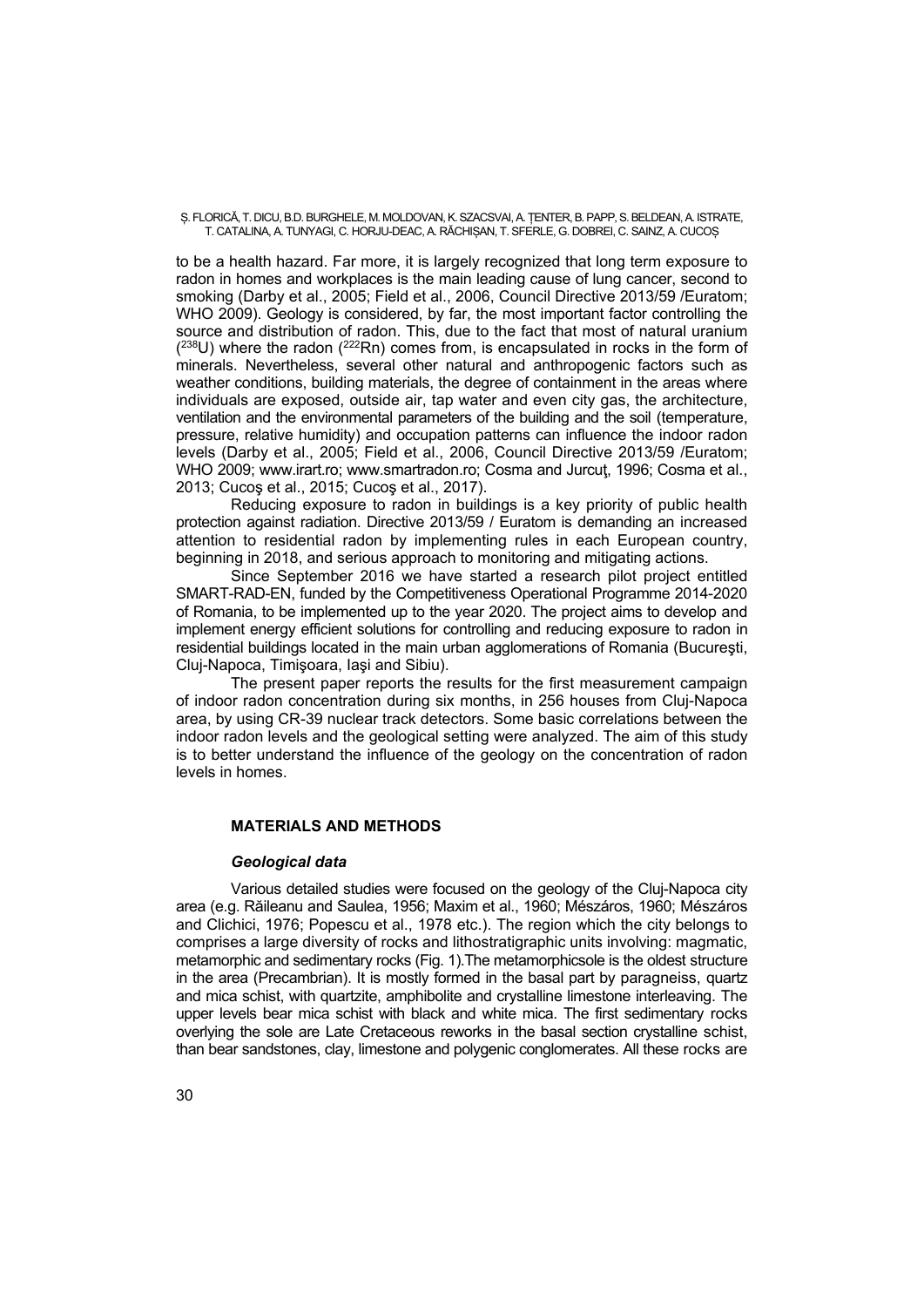INDOOR RADON RELATED WITH THE GEOLOGY IN ROMANIAN URBAN AGGLOMERATIONS…

overlain by a transgressive Cenozoic sedimentary succession (Paleogene, Neogene and Quaternary).Andesitic and dacitic dykes were reported from the western part of the studied area (Mészáros and Clichici, 1976).

The Paleogene starts with lowermost Paleocene red beds, probably including the K/T boundary, if considering the situation from the Jibou Formation type section area (Codrea and Godefroit, 2008). Classical stratigraphic charts of the region are in Codrea et al., 2010 (and references therein). In this regard, the basal continental Paleogene formation is overlain by marine rocks, documenting a Lutetian transgression, the marine realm continuing until Priabonian. Gypsum beds are largely exposed. They are followed by various marl, limestone and sandstone deposits (Raileanu & Saulea, 1956; Mészáros and Moisescu, 1991; Popescu et al., 1978). In Late Priabonian, terrestrial environments occurred again, with red beds (Valea Nadășului Formation). Various marls, bioclastic limestone's, clays, coaly schists, and shallow water limy sedimentary rocks accumulated in the latest Eocene and Lower Oligocene.

The Oligocene of this region is nothing but alternating marine and continental formations, with various rocks, either clastic, or carbonatic (Codrea et al., 2010, and references therein).

Glauconitic and mica rich clays and tuffs occur in Early Miocene (Aquitanian-Burdigalian). In Middle Miocene (Badenian-Sarmatian), gypsum, salt and marls are the most common rock, but the clastic ones occur too (Filipescu, 2001). In Quaternary, the Someș and Nadașului river terraces were formed. Nowadays, alluvial deposits (sand-sand gravels) continue to accumulate.



13 PI 14 H 15 16 17 18 19 20 0

**Fig. 1.** *Geological map of Cluj-Napoca Area (modified after IGR map, L-34-XII, 1:200 000) 1: Proterozoic, 2: Cretaceous (Santonian-Campanian), 3: Cretaceous (Maastrichtian), 4: Paleogene andesitic dykes, 5: Paleogene (Paleocene-Ypresian), 6: Eocene (Lutetian), 7: Eocene (Priabonian), 8: Oligocene (Rupelian), 9: Oligocene-Miocene (Chattian-Aquitanian), 10: Miocene (Burdigalian), 11: Miocene (Badenian), 12: Miocene (Sarmatian), 13: Quaternary (Pleistocene), 14: Quaternary (Holocene), 15: faults, 16: Syncline axis, 17: Anticline axis, 18: Roads, 19: Rivers, 20: Locality*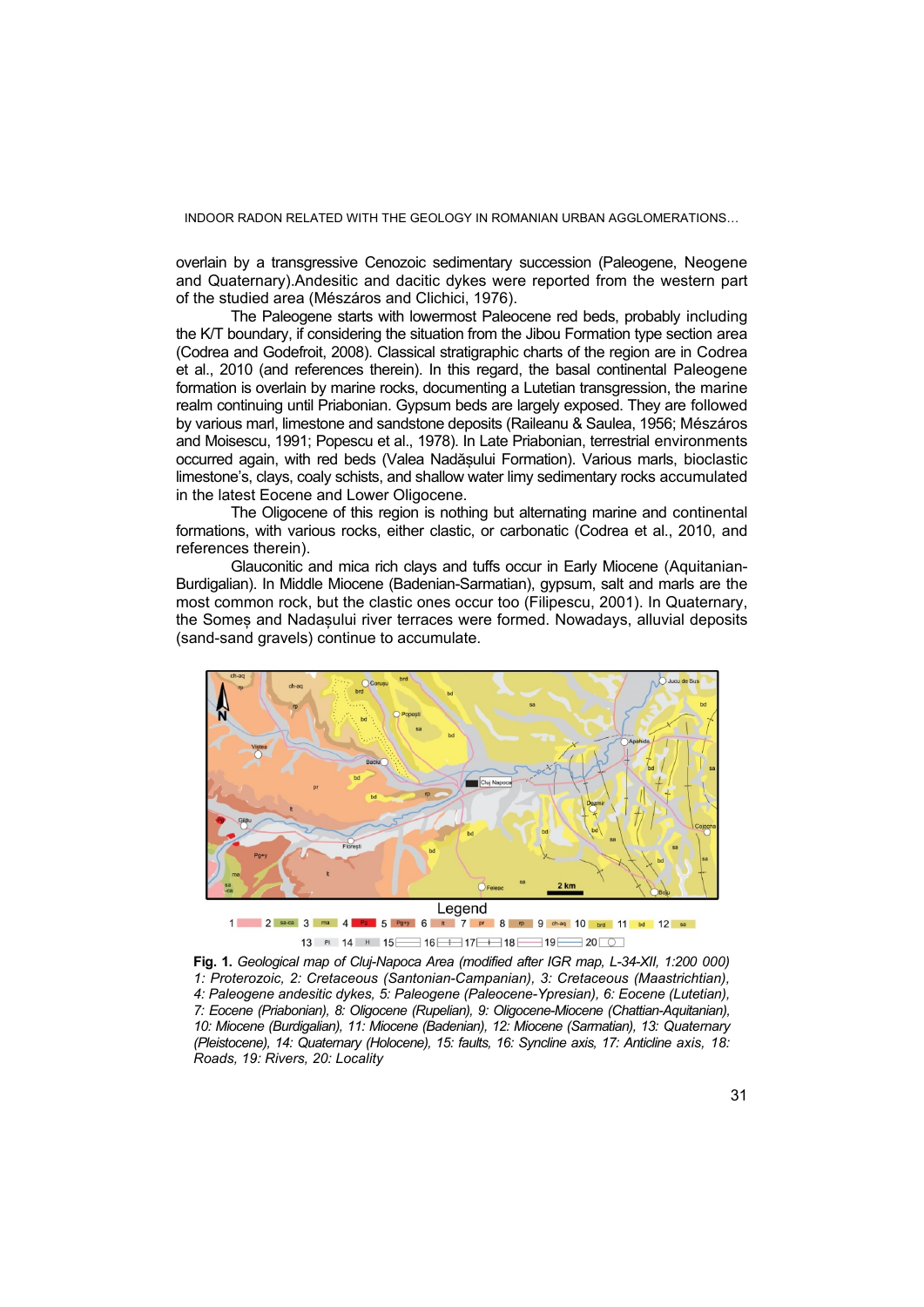Ș. FLORICĂ, T. DICU, B.D. BURGHELE, M. MOLDOVAN, K. SZACSVAI, A. ȚENTER, B. PAPP, S. BELDEAN, A. ISTRATE, T. CATALINA, A. TUNYAGI, C. HORJU-DEAC, A. RĂCHIȘAN, T. SFERLE, G. DOBREI, C. SAINZ, A. CUCOȘ

#### *Indoor radon*

Passive indoor radon measurements were performed by using CR-39 nuclear track detectors exposed for 6 months. Subsequently, the detectors were safely transported (storage in another room could affect the measurement accuracy) to the Radon Laboratory for processing. Processing, analysis and comprehensive evaluation of the measurement results were achieved in cooperation with the manufacturer, according to the specific protocol and calibration factors. After exposure, the developing and automatic reading protocol was applied by using the RadoSys-2000 equipment (Elektronika, Budapest, Hungary), under optimum conditions. The concentration of radon was determined by counting the traces of alpha particles resulting from the decay of radon on a given area. Individual errors for radon measurements by this method are less than 10%. The accuracy of this passive method of detection is being periodically verified by successful participation in international intercomparison campaigns (Cucoş et al., 2012; Cosma et al., 2013; Cosma et al., 2015).

Qualitative assessment of indoor air quality conditions, health and comfort of residents was done through questionnaires, applied to each resident of the investigated homes, according to the model of RADPAR (Radon Prevention and Remediation). Through the questions was determine the details of how the building is used, occupation program, occupants opinions on air quality and functioning of the systems in the house, periods of overheat or winter comfort, in order to analyse possible correlations between the level of radon and other household air pollutants and specific characteristics of energy-efficient houses. The questionnaire also requests general information about residents health and behaviour, smoking status, location and building structure, facilities and materials used, as well as information about the energy performance of buildings: the type of exterior wall insulation, exterior facade status, number of levels, heating sources (boiler, stove), windows type (double wooden windows, double glazing, triple glazing) existing ventilation systems, winter and summer temperature, air quality, draughts, building's energy consumption, etc.

# **RESULTS AND DISCUSSION**

Summary statistic of radon concentration measurements in air of residential premises from Cluj-Napoca are presented in Table 1.

The data distribution type, within the investigated cities, is a log-normal distribution, aspect confirmed by applying the D'Agostino-Pearson statistical test on the log-transformed data ( $p > 0.05$ ).

| <b>N</b> house | CRnmin     | しRnmax     | А.М.                 | <b>S.D.</b>          | G.M.                 | C.V. | No.                     |
|----------------|------------|------------|----------------------|----------------------|----------------------|------|-------------------------|
|                | $(Bq/m^3)$ | $(Bq/m^3)$ | (Bq/m <sup>3</sup> ) | (Bq/m <sup>3</sup> ) | (Ba/m <sup>3</sup> ) | (%)  | $300$ Ba/m <sup>3</sup> |
| 256            | (21)       | 720        | 139                  | 133                  | 95                   | 96   | 43                      |

**Table 1.** *Descriptive statistic for indoor radon concentration in houses from Cluj-Napoca area under SMART\_RAD\_EN project*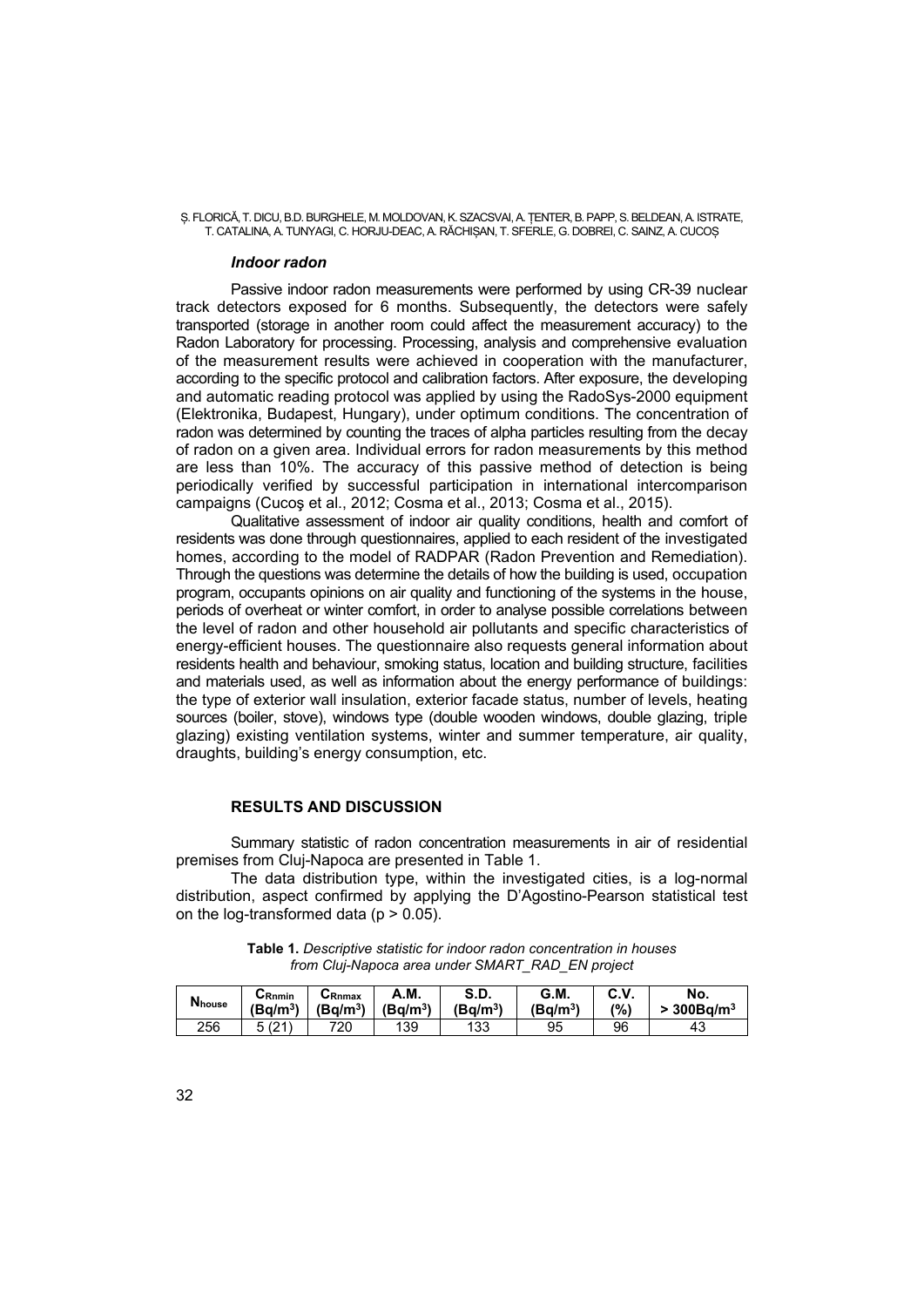From the 256 houses selected for the present study in the metropolitan area of Cluj-Napoca, 43 presented concentrations higher than 300 Bq/m<sup>3</sup>. Given that the computed averages refer only to a period of six months of monitoring - and are not annual concentrations - it is necessary to apply a seasonal correction factor, in order to evaluate the annual values. Thus, by applying the seasonal correction factor, from the 256 monitored houses, a total of 52 have annual mean for indoor radon concentration superior to the threshold value.

The distribution of indoor radon results for the city of Cluj-Napoca within Campaign I indicate that 17% of the investigated residential dwellings present values higher than the European reference level of  $300$  Bg/m<sup>3</sup> for residential radon (Tollefsen et al., 2014), while 20% of the investigated houses register radon levels higher than 250 Bg/ $m^3$  (figure 2).



**Fig. 2.** *The indoor radon map for houses of Cluj-Napoca under the SMART\_RAD\_EN project* 

The average for all measurements performed for the concentration of indoor radon within accommodations monitored in this project, is 138 Bq/m<sup>3</sup>, higher than the values reported for other countries, and higher than the value of 98  $Bq/m<sup>3</sup>$ , reported as average exposure to indoor radon for Europe (Tollefsen et al., 2014),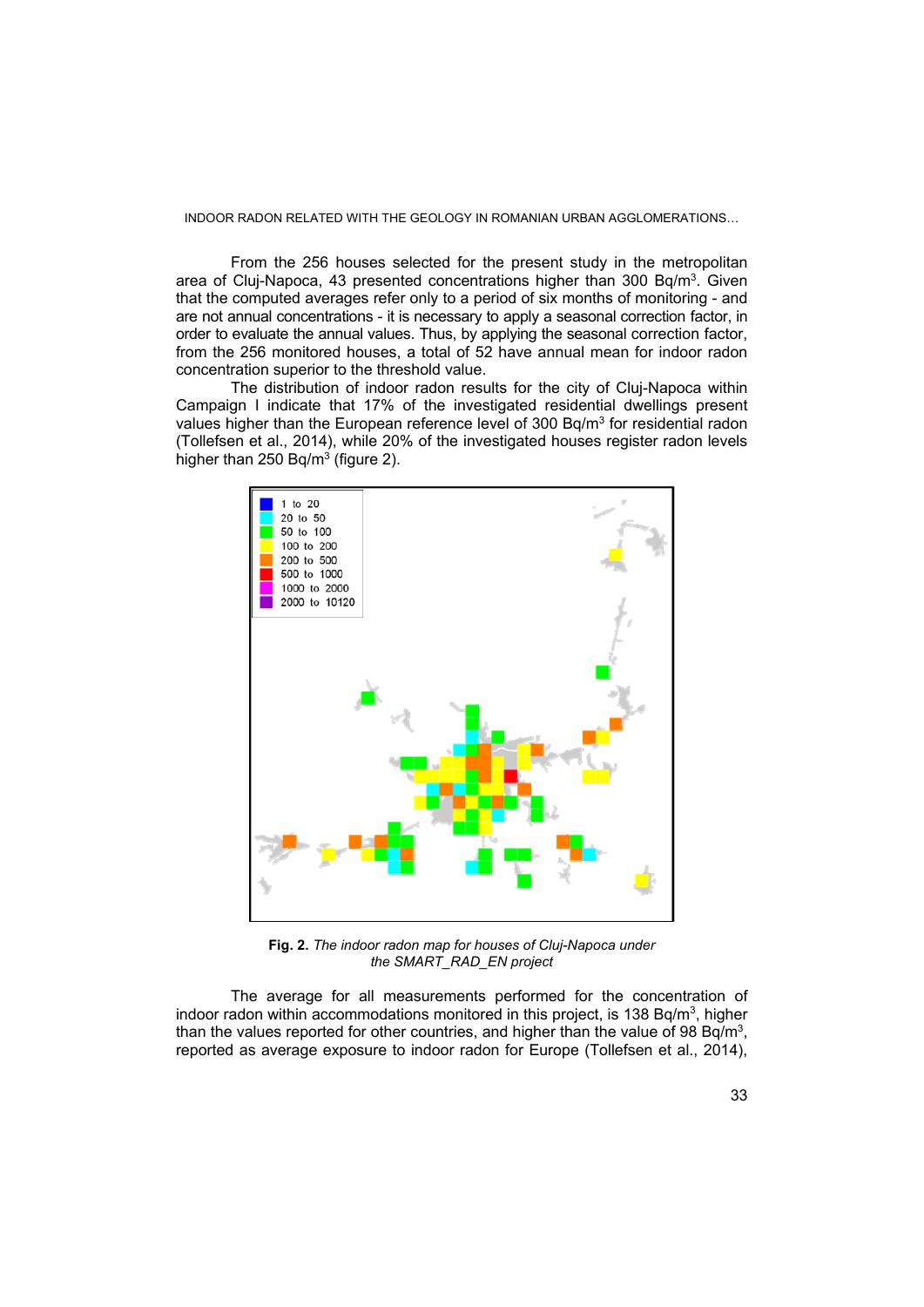Ș. FLORICĂ, T. DICU, B.D. BURGHELE, M. MOLDOVAN, K. SZACSVAI, A. ȚENTER, B. PAPP, S. BELDEAN, A. ISTRATE, T. CATALINA, A. TUNYAGI, C. HORJU-DEAC, A. RĂCHIȘAN, T. SFERLE, G. DOBREI, C. SAINZ, A. CUCOȘ

and comparable with the values registered for the Czech Republic and Estonia  $(140-160 \text{ Bq/m}^3)$ , which can be explained through the existing resemblances in relief and geology.

The rock types that are most likely to cause elevated indoor radon levels in some countries, are considered to have uranium concentrations greater than 2ppm (Gundersen et al., 1992). In this regard, some examples can be given by some magmatic (granites, riolites, andesites and basalts), metamorphic (gneiss and some schists) and sedimentary (argillaceous schists and clays) rocks. For Romania, the most radioactive sedimentary rocks are considered to be clays (with an average uranium concentration of 3.3 ppm), sandstones (with an average uranium concentration of 3 ppm) and argillaceous schists (with an average uranium concentration of 3 ppm) (Cosma et Jurcuț, 1996; Stoici et Tătaru, 1988). However, lower or higher uranium values can be measured in all types of rocks, regardless of their origin.

For this assessment, the rock types that were more likely to cause the high levels of radon concentrations, measured in houses, are considered to be sedimentary rocks, which include clays and sandstone deposits, largely found into the Paleogene and Neogene bedrock assemblage. Although these sedimentary deposits are not uniformly distributed, decreasing in age from West to the East, clays and sandstones are widely spread in the whole geological complex.

Considering the geological context and the fact that the indoor radon concentration values are not evenly distributed in the houses, by not showing a pattern (figure 2), we can assume that even though the geological factors are responsible for the radon emissions, they are not the only ones to influence the indoor concentrations. Other factors that influence the concentration of indoor radon are represented by architectural details of houses.

# **CONCLUSIONS**

The present paper report the results for the first measurement campaign of indoor radon concentration during six months in 256 houses from Cluj-Napoca area by using CR-39 nuclear track detectors. The preliminary indoor radon map for Cluj-Napoca area was plotted, taking into account the geological context. The aim of this pilot study is to better understand the influence of geology on the concentration of radon levels in homes.

The study shows that average indoor radon concentration for the surveyed area is 138 Bq/m<sup>3</sup>. The indoor radon results indicate that 17% of the investigated residential dwellings present values higher than the European reference level of 300 Bg/m<sup>3</sup> for residential radon, while 20% of the investigated houses register radon levels higher than 250 Bg/ $m^3$ .

Even though the principal factor for high radon concentrations appear to be the geological bedding by the presence of rock type known to have relatively high radioactive contents (clays and sandstones), it is clear that there are other aspects to be considered. Those aspects can include some geological factors influenced by ground waters, climate change, permeability of soils and rocks, along with antropogenic factors.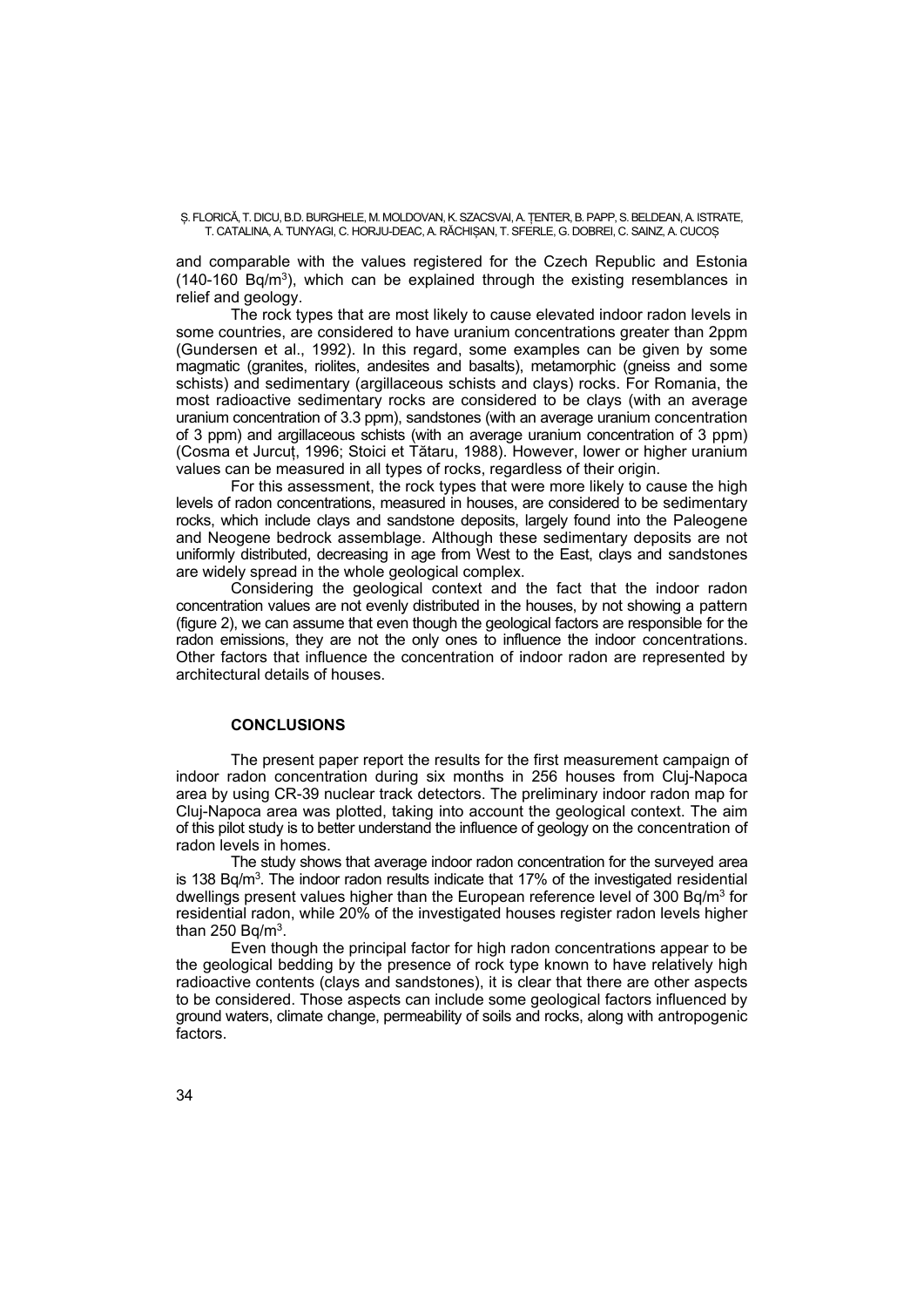INDOOR RADON RELATED WITH THE GEOLOGY IN ROMANIAN URBAN AGGLOMERATIONS…

Further investigation is needed on other factors influencing the accumulation of radon in high concentrations indoor, such as ventilation, occupation patterns or constructive and architectural features for typical houses, together with soil radon measurements.

After carrying out the project activities, an inventory of indoor air pollution in conjunction with energy consumption will be completed for 1,000 houses from Bucharest, Cluj-Napoca, Iasi, Sibiu and Timisoara, and also integrated into a geographic information system and processed for use in the air quality modelling.

#### **Acknowledgements**

The research is supported by the project ID P\_37\_229, Contract No. 22/ 01.09.2016, with the title "Smart Systems for Public Safety through Control and Mitigation of Residential Radon linked with Energy Efficiency Optimization of Buildings in Romanian Major Urban Agglomerations SMART-RAD-EN" of the POC Programme.

## **REFERENCES**

- Codrea A.V., Godefroit P., 2008, New Late Cretaceous dinosaur findings from northwestern Transylvania (Romania). *Comptes Rendus Palevol*, Paris, **7** (2008), pp. 289-295.
- Codrea V., Jipa-Murzea C., Csiki Z., Barbu O., 2010, Maastrichtian dinosaurs in SW Transylvania (Romania). Scientific Annals, School of Geology, Aristotle University of Thessaloniki, *Proceedings of the XIX CBGA Congress*, Thessaloniki, Greece, Special volume **99**, pp. 69-74.
- Cosma C., Jurcuţ T., 1996, *Radon and the surrounding environment*. Dacia, Cluj-Napoca, 208 p.
- Cosma C., Cucoş (Dinu) A., Dicu T., 2013, Preliminary results regarding the first map of residential radon in some regions in Romania, *Radiation Protection Dosimetry* **155**, pp.343-350.
- Cosma C., Papp B., Cucoș A., Sainz C., 2015, Testing radon mitigation techniques in a pilot house from Baita-Stei radon prone area (Romania). *J. Environ. Radioact*. **140**, pp. 141-147.
- Council Directive 2013/59/Euratom laying down basic safety standards for protection against the dangers arising from exposure to ionising radiation (http://www.ecolex.org/ecolex/ ledge/view/RecordDetails;DIDPFDSIjsessionid=0143E1A4CE30CABFEEE93B0CE 3BBFF0F?id=LEX-FAOC130004&index=documents).
- Cucoș (Dinu) A, Cosma C., Dicu T., Begy R., Moldovan M., Papp B., Niță D., Burghele B., Sainz C., 2012, Through investigations on indoor radon in Băița radon-prone area (Romania). *Science of Total Environment,* **431**, pp. 78-83.
- Cucoş (Dinu) A., Dicu T., Cosma C., 2015, Indoor radon exposure in energy-efficient houses from Romania. *Romanian Journal of Physics*. **60** (9-10), pp.1574–1580.
- Cucoş (Dinu) A., Papp B., Dicu T., Moldovan M., Burghele B.D., Moraru I., Tenter A., Cosma C., 2017, Residential, soil and water radon surveys in north-western part of Romania. *Journal of Environmental Radioactivity,* **166** (2), pp. 412-416.